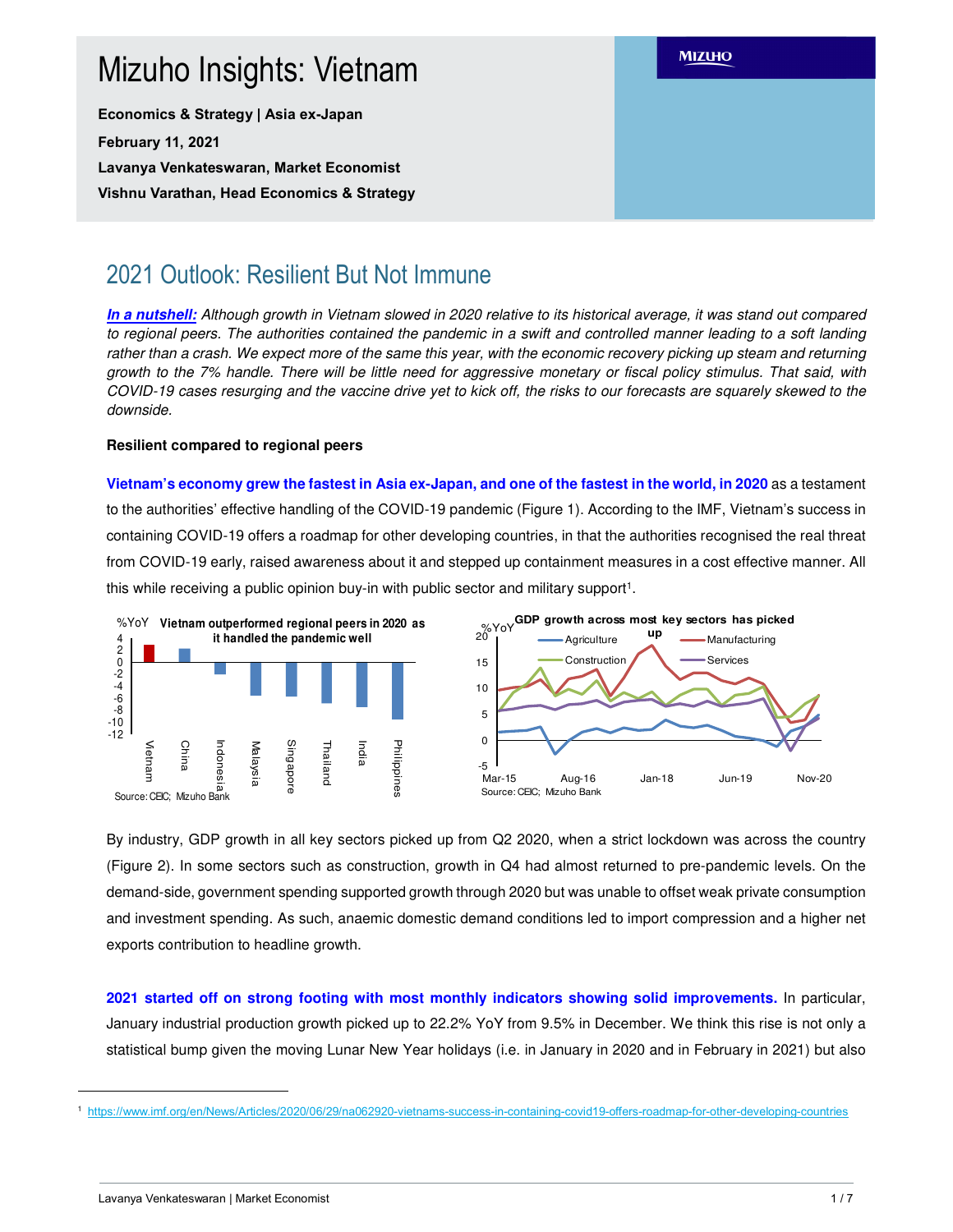reflective of a more genuine improvement in demand – underscored by better trade and retail sales for the month. **Not out of the woods yet** 

**This early resilience, however, is already being put to test** following a sharp increase in COVID-19 infections in late January/early February (Figure 3). The latest spread originated in the northern province of Hai Duong and spread to Hanoi as well as other parts of the country. The quinquennial party Congress had to be cut short by a day in early February and social restrictions have been imposed including limitations on domestic and international travel, school closures and cancellation of Chinese New Year related festivities.

**Moreover, Vietnam's vaccination drive is yet to begin.** The government only approved the AstraZeneca's vaccine on 30 January and expects the first doses of the vaccine to be given in Q1. Vietnam is also eligible to buy vaccinations from the COVAX programme, a global vaccine alliance, but the timeline on procurement is not definite.



**Even so, Vietnam continues to be much better placed to handle the pandemic** given the government's preparedness regarding additional outbreaks (for example, authorities have stated that up to 10,000 tests could be carried out in one day<sup>2</sup>) and the relatively low case count in proportion to the population, especially when compared to regional peers such as Malaysia and India (Figure 4).

We, therefore, continue to expect that a relatively strong economic recovery is on the cards this year. **Our forecast is for GDP growth to bounce back to 7.0% this year from 2.9% in 2020.** Admittedly, repeated (albeit localised) COVID-19 infections and a slow vaccination program could prove to be significant headwinds. The risks to our forecast is unambiguously titled to the downside. **That said, barring shock waves of COVID-19 and a prolonged nationwide lockdown, we expect GDP growth this year will be at least 5%-5.5%.**

#### **Aggressive fiscal or monetary policy support is not warranted**

**The support from fiscal and monetary policy will continue this year in the same targeted and prudent manner as in 2020.** Last year, the government estimated that the fiscal deficit could widen to beyond 5.5% of GDP, although the actual deficit is reported to be lower at 4% of GDP<sup>3</sup>, and introduced a gamut of tax and social protection measures

 $\overline{a}$ 

https://www.reuters.com/article/us-health-coronavirus-vietnam-cases-idUSKBN29X353

<sup>3</sup> https://e.vnexpress.net/news/business/economy/vietnam-fiscal-deficit-lower-than-projected-4218425.html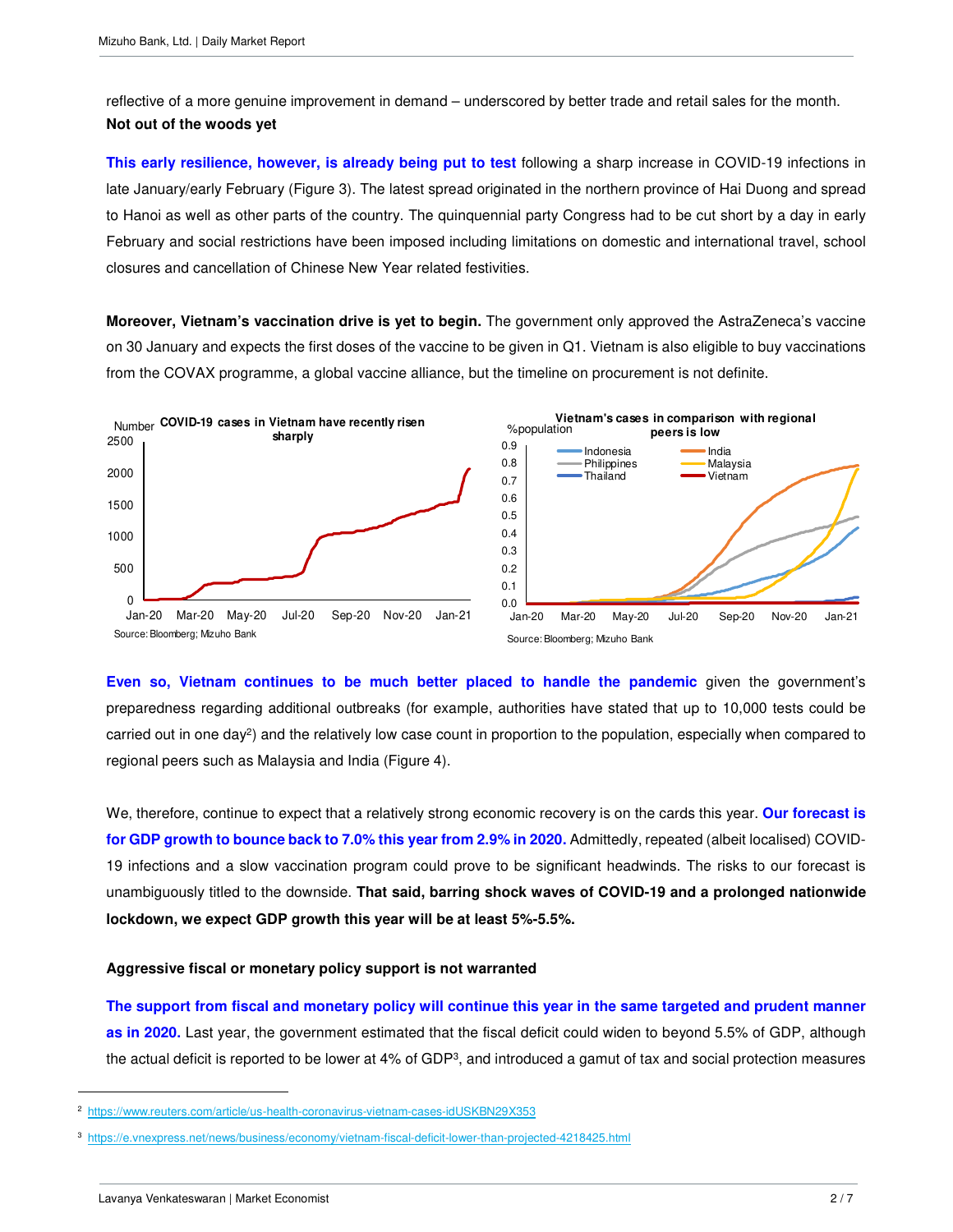to cushion against the blow from the pandemic.

**Of particular note was the government's focus in boosting productive investment expenditures.** After a few years of falling behind on its target, the government disbursed nearly 100% of total budgeted investment spending last year. This focus will remain steadfast even in 2021 (Figure 5). Beyond this, outright expansionary fiscal policy might not come into play this year, unless there is a rampant spread of the virus forcing more stringent lockdowns.





Jan-09 Sep-10 May-12 Jan-14 Sep-15 May-17 Jan-19 Sep-20 Source: CEIC; Mizuho Bank

**From a monetary policy perspective, the State Bank of Vietnam has additional wiggle room to support the economy this year with headline inflation falling into negative territory.** The shortages of pig supply (following mass culling after contracting the African swine flu) resulted in a sharp rise in food inflation in late 2019 and early 2020. This has created favourable base effects for inflation in Q1 2021. However, after lowering the policy discount rate by 150bp and refinancing rate by 200bp in 2020 to below GFC lows (Figure 6) and providing ample liquidity/credit support, **we expect no further action from SBV this year against the backdrop of improving growth.** 

#### **Longer-term outlook is still promising**

As the economy recovers from the pandemic, the focus will shift back to longer-term growth prospects and structural reforms. **In this regard, Vietnam's longer-term growth prospects remain strong – we expect GDP growth to average 6.8% from 2022-2025.**

For one, **even in the face of the pandemic, the government has forged ahead with important Free Trade Agreements with the EU and UK**, which will help built a deeper market for Vietnamese exports. Importantly, the signing of the Regional Comprehensive Economic Partnership (RCEP) has further opened up major global economies to Vietnamese exports, at a time when supply chains have been reconfigured in Vietnam's favour following US-China trade tensions.

Second, the **political outlook looks stable, in sharp contrast to many countries in the ASEAN region including Myanmar and Thailand.** The re-election of Nguyen Phu Trong, for an unprecedented third time, as the head of the Communist Party of Vietnam (CPV) ensures that the focus on growth and corruption eradication stick. Moreover, at the five yearly congress, the CPV approved an ambitious economic blueprint which, among other things, targets higher private sector participation and "complete restructuring" of State Owned Enterprises.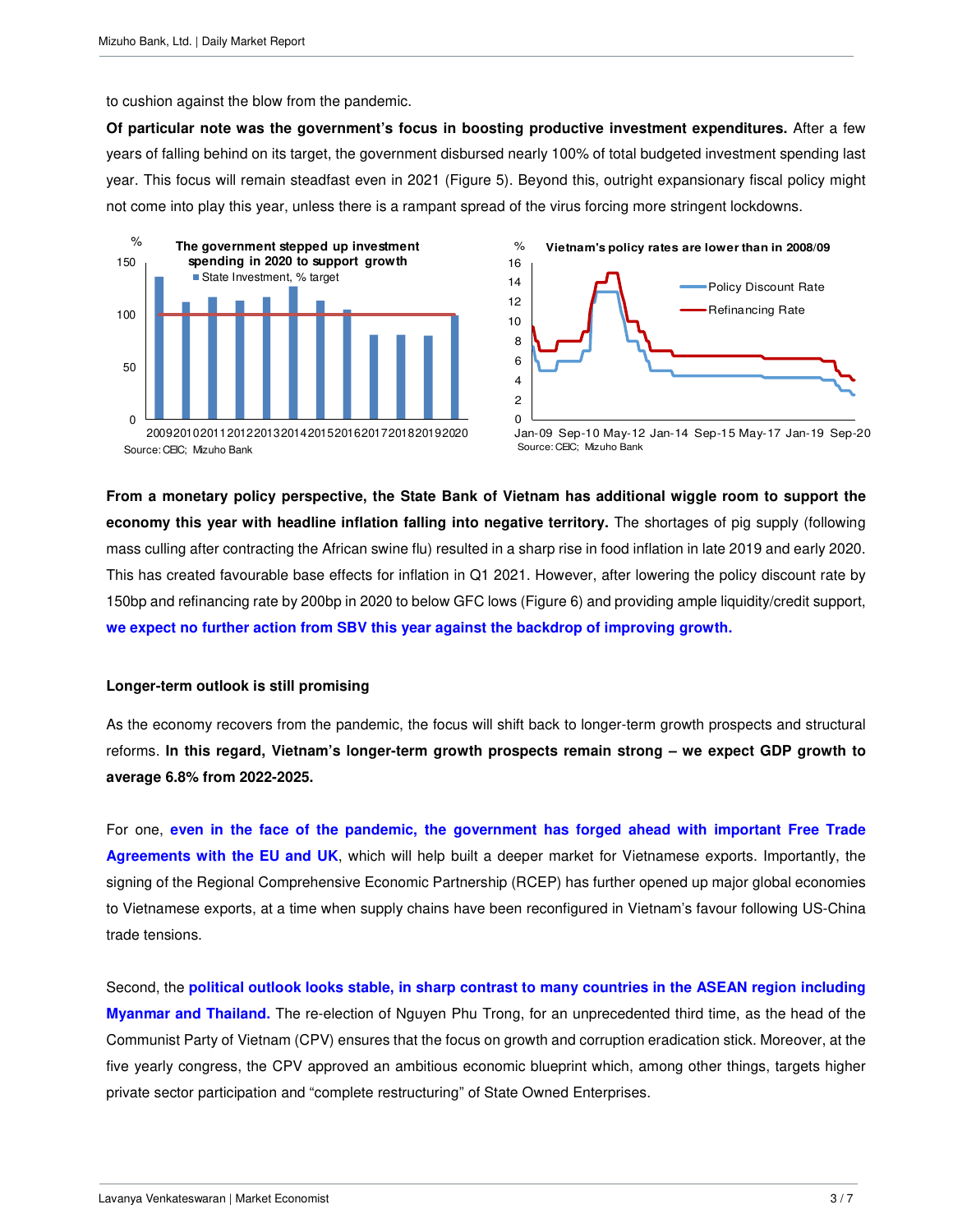While the laundry list of further reforms includes easing bureaucratic hurdles, reducing corruption, cleaning up the banking system as well as supporting domestic SMEs; Vietnam remains a competitive destination for FDI (Figure 7).





#### **VND: Not likely to shed the 'currency manipulator' label**

**Against a weak USD backdrop, we expect the VND to appreciate at a modest pace.** The US Treasury's labelling of Vietnam as a 'currency manipulator' will continue to have a limited impact on the VND given that many of the reasons behind the label are due to more structural factors (see Box 1). The most obvious of which is the expanding trade deficit between US and Vietnam on account of Vietnam's manufacturing advantages (Figure 8). That said, Vietnamese authorities would rather not have the tag and will look to better relations with the new Biden administration in due course.

|                  | Q4 2020   | Q1 2021   | Q <sub>2</sub> 20 <sub>21</sub> | Q3 2021   | Q4 2021   | Q1 2022   |
|------------------|-----------|-----------|---------------------------------|-----------|-----------|-----------|
| GDP $(\%$ y/y)   | 4.5%      | 7.0%      | 8.6%                            | 7.2%      | 6.0%      | 6.2%      |
| CPI $(%$ (% y/y) | 1.4%      | 0.2%      | 1.7%                            | 2.7%      | 2.3%      | 2.6%      |
| Policy Rate (%)  | 4.00%     | 4.00%     | 4.00%                           | 4.00%     | 4.00%     | 4.00%     |
|                  | $22500 -$ | $22600 -$ | $22500 -$                       | $22500 -$ | $22400 -$ | $22300 -$ |
| USD/VND*         | 23700     | 23500     | 23400                           | 23500     | 23500     | 23500     |
|                  | 23100     | 23170     | 23000                           | 23100     | 23000     | 22950     |

Note: Values in black are historical whereas those in blue represent forecasts.

\* Point forecast is for end-period.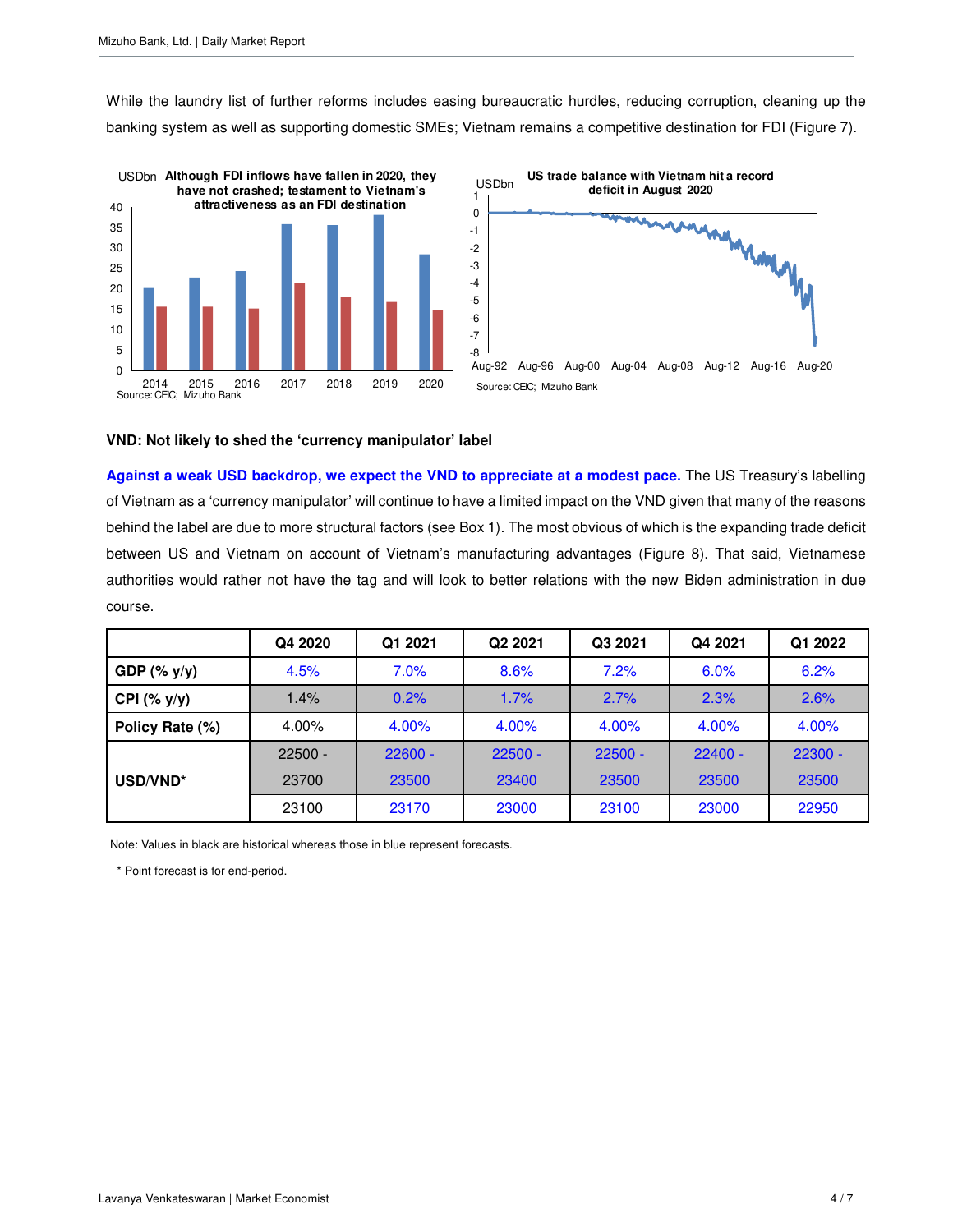#### **Box 1: US-Vietnam Uneasy Truce on Trade**

Our **view that the Biden Administration is far more favourable for Vietnam**, for the obvious reason that Vietnam is **spared the vagaries of Trump-style zero-sum game tirade on bi-lateral trade imbalance**, **is unchanged**. *But* it would be complacent not to recognise this as an **uneasy relief rather than an unconditional resolution from latent trade risks**.

#### **Immediate Relief …**



First things first. The **Biden Administration is justifiable cause for relief** as far as Vietnam diplomats and trade officials are concerned; having had to walk on eggshells with a **predictably unpredictable Trump Administration** that could **with little warning escalate trade antagonism**. The case in point being the **December 2020 US Treasury Report that labelled Vietnam as "Currency Manipulator"**, **which**, while does not necessarily need to descend into, **opens the doors to, punitive tariffs**. The **zero-sum bottom-line approach to bi-lateral trade by the Trump Administration's iteration of "America First"**, regardless of strategic considerations, meant that **Vietnam's potential to gains from supply-chain reconfiguration as a result of US-China conflict** was **exposed to not only risks of collateral damage to global demand, but a cascading clamp down on supply-chain migration**.

And so, the **Biden Administration brings with it immediate relief** from the vagaries (at times tyranny) of a reckless, shoot from the hip "America First" policy under Trump and his trade hawks. Not only because **Biden's approach will be one of multilateralism rooted in trade accords and rules**. But crucially because **Biden is better placed to understand the trade-off and allowances required to gain the strategic advantage** (against China) of allies in Asia. At least until manufacturing capacity in the US is broadened and deepened.

## **… But Lingering "Risks**

**But this relief** must be appreciated **in the context that US' large and widening trade deficit with Vietnam is necessary compromise tolerated by the US, not an equilibrium trade position cherished**. Point being, the increasing focus on the **perils of growing twin deficits in the US** taken alongside **the rapid ascend of Vietnam up the value chain** means that at the margin, **Vietnam will be seen an emerging direct competitor to US manufacturing** (which has a fairly wide spectrum of value-add).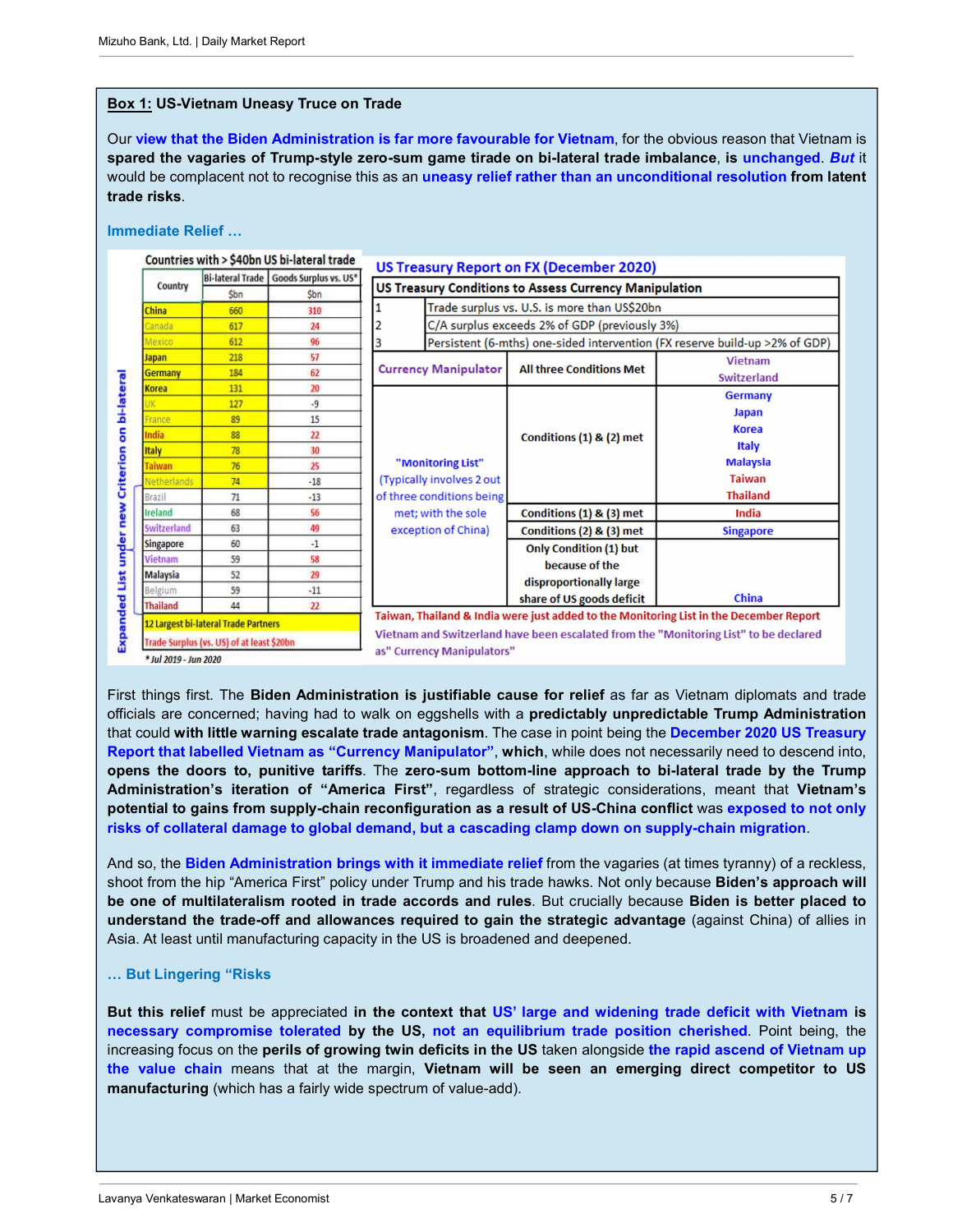

In turn, the **US Treasury will be less inclined to give Vietnam a free pass unequivocally and indefinitely**. Especially given that **Vietnam's combination of its absolute trade surplus with the US** and the **pace at which the imbalance has blown out** render it a major risk to US trade position. In fact, there is **no guarantee that the Biden Administration will be in a rush to relieve Vietnam of its "Currency Manipulator" label** given the **bona fide need to assess the merits of the case** as well as the **political calculus involved in undoing Trump-era "tough" policies on trade**. And even if more serious rivalries based on technological dominance is quite a few years away, the issue of **major competitors such as China, Japan, Korea and even Taiwan setting up manufacturing base in Vietnam to circumvent US Treasury scrutiny on bi-lateral trade imbalances** means that the **US could perceive these to be backdoor mercantilism**. Consequently, the US could start **paying closer attention to Vietnam, applying pressures accordingly if it deems fit**. In other words, **proxy competitive trade policies channeled via Vietnam** as well as **Vietnam's ascendancy as a manufacturing hub in Asia (in its own right)** are developments that **may not be able to deflect geo-political ramifications** that exist in a climate of prolonged US-China tensions; as the two super powers battle it out for domination on many dimensions.

#### **Near-term Benefits from US-China Conflict Overwhelm**

The good news though is that in the **near-term Vietnam continues to be the beneficiary of supply-chain reconfiguration driven by two overarching trends** that result in massive investments into its manufacturing sector. First is the **relocation of supply-chains** out of China, which had started with lower value-add manufacturing (e.g. apparel, footwear) even before the US-China "trade war" emerged; but has since intensified to include more upstream and higher-value manufacturing. Second is the **increasing demand to invest in deliberate (over-)capacity/redundancy** given the need to mitigate higher risk of supply-chain disruptions. On both accounts **Vietnam is well-placed as a destination for manufacturing firms** given its **low cost of labour** and a relatively wellplaced labour force **alongside China-type policies to enhance connectivity** that is **critical to replicate a desirable manufacturing eco-system** not unlike China (although on a very different scale and expertise). Put differently, the **road to divesting away from China features Vietnam prominently** as a tried and tested solution. And so **as the world gets past pandemic uncertainties** and **readies for a more coordinated approach to China** by Biden's Administration, which involves deepening alliances elsewhere in Asia, **Vietnam appears well placed for ascendancy led by manufacturing investments** in the near-term; so long as it remains vigilant to the precarious geo-political environment that could persist.

#### **VND is the Canary & Bugbear**

For now, the **VND remains in equal parts the canary in the coal mine and the bugbear with regards to Vietnam's vulnerabilities to trade antagonism**. Point being, the **lack of VND appreciation** (up ~0.7% since end 2019 compared to ~8% gains in CNY, 2>4% gains in KRW, ~2.5% gain in JPY), in contrast to other Asian currencies despite its stellar trade gains and growth out-performance, is a **bugbear for the US Treasury**. And **for any de-escalation of tensions (with the US Treasury), some degree of VND appreciation may be a good start**. And in turn, **US Treasury rhetoric/pressures on VND in the next report could also be a canary** (in the coalmine) to indicate the potential for more drastic trade action against Vietnam.